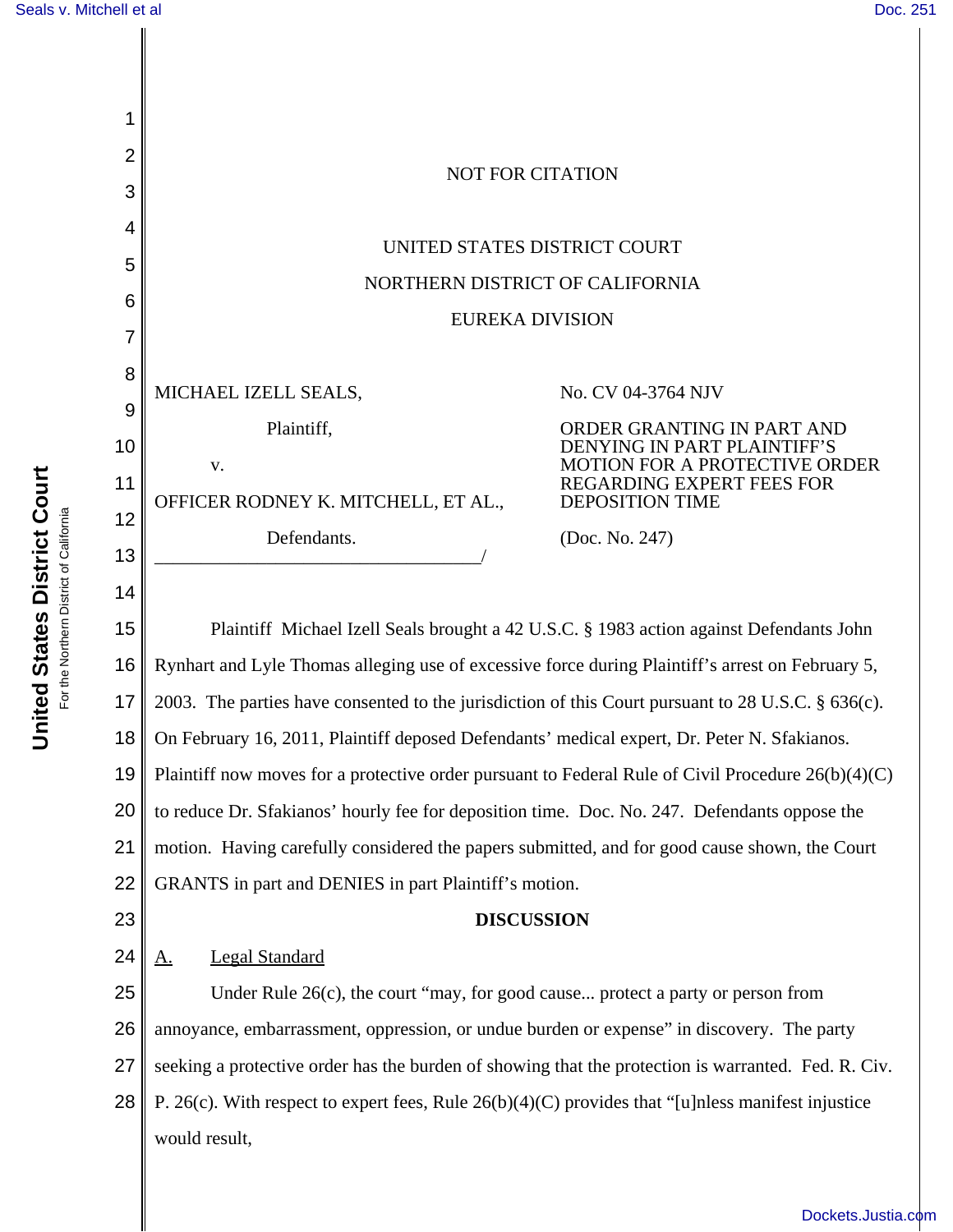| $\overline{2}$ | discovery." "What constitutes a 'reasonable fee' for purposes of Rule $26(b)(4)(C)$ lies within the      |
|----------------|----------------------------------------------------------------------------------------------------------|
| 3              | Court's sound discretion." Edin v. The Paul Revere Life Ins. Co., 188 F.R.D. 543, 545 (D. Ariz.          |
| 4              | 1999) (citing 8 Charles Alan Wright & Arthur R. Miller, Federal Practice and Procedure § 2034 at         |
| 5              | 469-70 (2d ed. 1994)).                                                                                   |
| 6              | In determining whether the expert's fee is "reasonable," the court may consider the                      |
| 7              | following factors:                                                                                       |
| 8              | the witness's area of expertise;<br>(1)                                                                  |
| 9              | the education and training required to provide the expert insight which is sought;<br>(2)                |
| 10             | the prevailing rates of other comparably respected available experts;<br>(3)                             |
| 11             | the nature, quality, and complexity of the discovery responses provided;<br>(4)                          |
| 12             | the fee actually charged to the party who retained the expert;<br>(5)                                    |
| 13             | fees traditionally charged by the expert on related matters; and<br>(6)                                  |
| 14             | any other factor likely to assist the court in balancing the interests implicated by<br>(7)              |
| 15             | Rule 26.                                                                                                 |
| 16             | Edin, 188 F.R.D. at 546; see also Mendez v. Unum Provident Corp., 2005 WL 1774323, *2 (N.D.              |
| 17             | Cal. July 26, 2005) (not reported).                                                                      |
| 18             | <b>Analysis</b><br><u>B.</u>                                                                             |
| 19             | Dr. Sfakianos is an orthopaedic surgeon with over twenty years of experience and substantial             |
| 20             | experience serving as an expert in litigation. In its order on the parties' motions in limine, the Court |
| 21             | previously found that Dr. Sfakianos is qualified to testify as a medical expert in this action. Doc.     |
| 22             | No. 238 at 15.                                                                                           |
| 23             | Dr. Sfakianos charges \$600 per hour for reviewing records for litigation, which is charged to           |
| 24             | the counsel retaining him, and \$1,000 per hour for deposition time, which is charged to opposing        |
| 25             | counsel. Plaintiff deposed Dr. Sfakianos for two (2) hours and moves for a protective order              |
| 26             | requesting that Dr. Sfakianos' hourly rate for deposition time be reduced from \$1,000 per hour to       |
| 27             | \$600 per hour, the rate he charges for record review. Plaintiff contends that Dr. Sfakianos' hourly     |
| 28             | rate should be reduced because his expert report was incomplete and inaccurate and because his           |
|                |                                                                                                          |

... the party seeking discovery [must] pay the expert a reasonable fee for time spent in responding to

1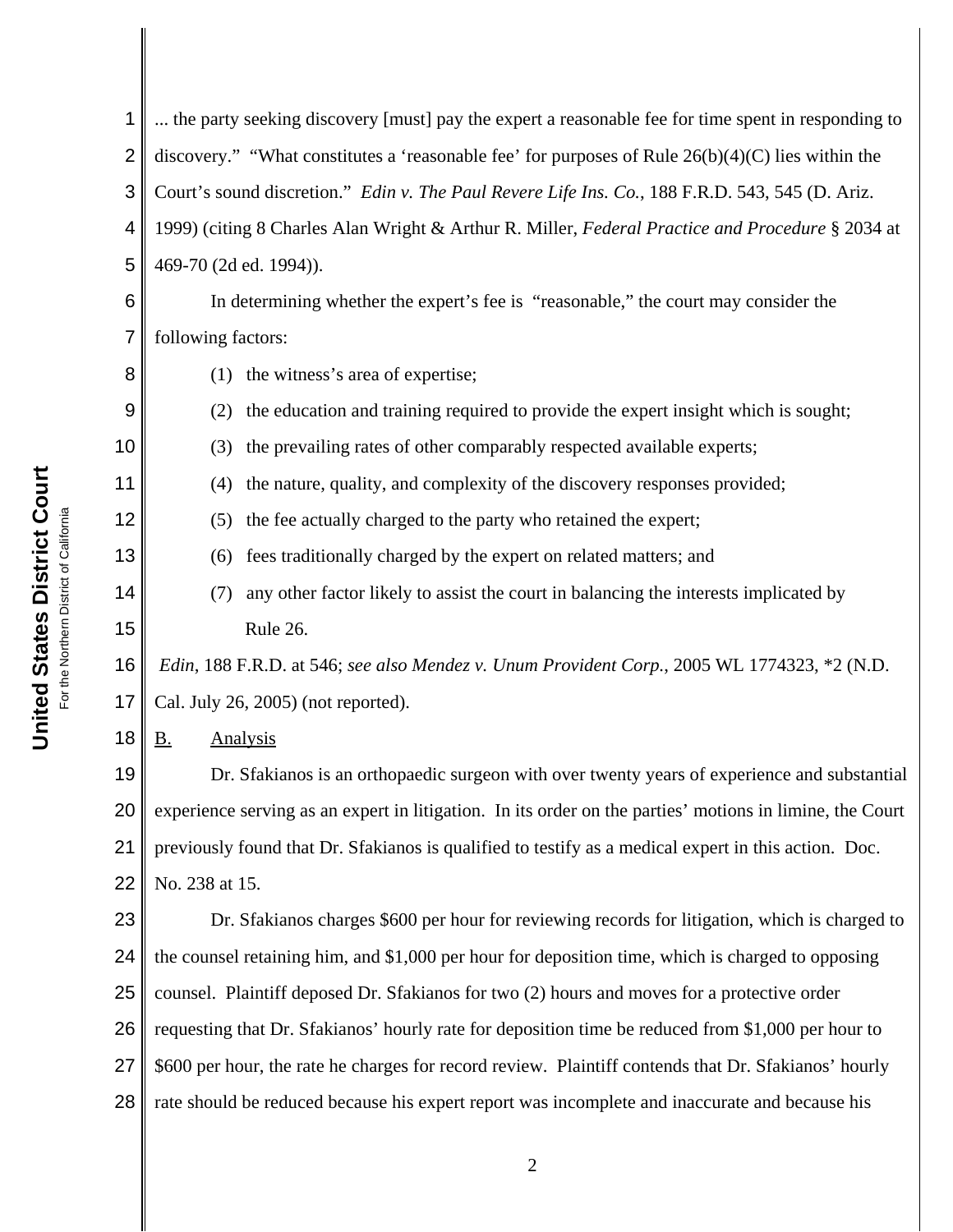1

2

3

4

5

hourly rate is higher than other comparable orthopaedic surgeons in the Sacramento, California area. In support of his argument, Plaintiff has submitted the fee schedule of six orthopaedic surgeons in the Sacramento, California area who charge \$750 per hour for deposition time. Declaration of Rahul Kolhatkar, Exs. F at 5, L-Q (Doc. No. 249). Defendants argue that Dr. Sfakianos' hourly rate for deposition time is reasonable and commensurate with the market rate. In support of their argument, Defendants have submitted the fee schedules of five other orthopaedic surgeons in the Sacramento, California area, ranging from \$750 to \$1,000 per hour for deposition time. Declaration of Mark A. Jones, Exs. D & H (Doc. Nos. 245 & 246).<sup>1</sup>

The first two *Edin* factors to determine reasonableness of the expert's fee, which are the area of expertise and the education and training required, weigh in favor of finding Dr. Sfakianos' hourly rate reasonable. The parties do not dispute the medical expertise, additional education, or training required of an orthopaedic surgeon to evaluate Plaintiff's allegations of physical injury.

17 The other factors, however, weigh against finding Dr. Sfakianos' hourly rate reasonable. Under the third factor, Dr. Sfakianos' hourly rate is at the high end of the range for other comparable orthopaedic surgeons. Based on the fee schedules submitted by the parties for comparable orthopaedic surgeons in the Sacramento area, the hourly rate for deposition time ranges from \$750 to \$1,000 per hour, with more doctors charging at the lower \$750 hourly rate.

18 19 20 21 22 23 24 25 Under the fourth factor, the nature, quality, and complexity of Dr. Sfakianos' discovery responses weigh against finding his hourly rate to be reasonable. Defendants do not contend that Dr. Sfakianos' deposition testimony, or the general subject matter of his expert report, is particularly complex. As the Court previously indicated in its order on the parties' motions in limine, Dr. Sfakianos' expert report and deposition testimony indicates some confusion between Plaintiff's February 5, 2003 arrest, which is the underlying event for this action, and a separate incident involving Plaintiff that occurred in prison on April 22, 2003, which is the subject of a separate lawsuit, *Seals v. Russell*. *See* Doc. No. 238 at 15; Kolhatkar Decl., Ex. A at 2, 6, 10 (Doc. No. 249).

26

<sup>27</sup> 28  $<sup>1</sup>$  Defendants also submitted the fee schedule for an orthopaedic surgeon located in Carson City,</sup> Nevada, which is outside the relevant market and is not considered for the purposes of this motion. *See* Jones Decl., Ex. H. The Court also notes that the chambers copies of the Jones declaration did not contain all of the exhibits contained in the version electronically filed. For example, the fee schedule for Dr. Christopher Neubuerger is missing in Exhibit D.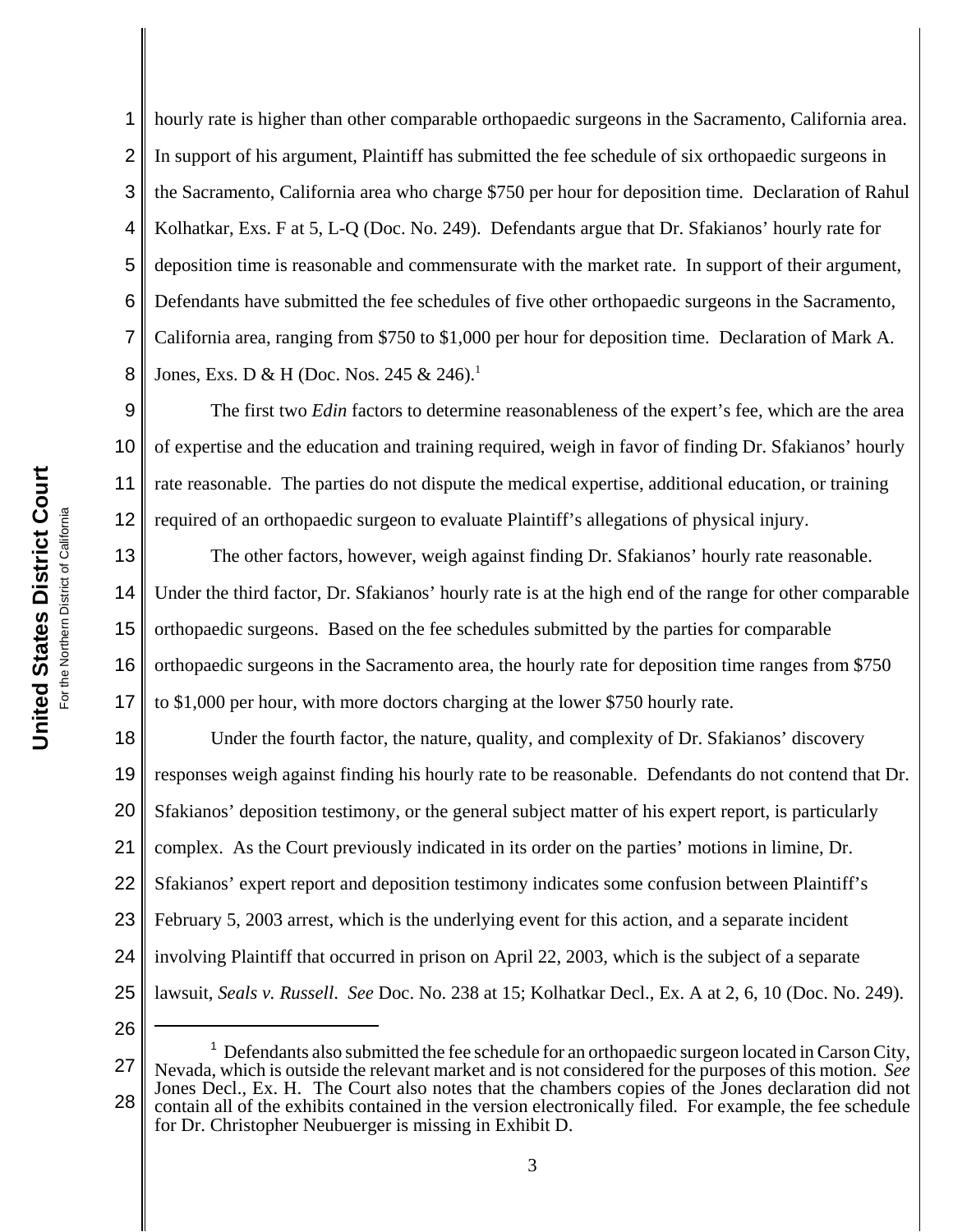1 2 3 4 5 6 7 8 9 10 11 12 13 14 Under the fifth factor, Dr. Sfakianos charged Defendants \$600 per hour to review records to prepare his expert report, substantially less than the \$1,000 hourly rate charged for his deposition time. In *Edin*, the court found that it was reasonable to charge a "*modestly*" higher fee for deposition time. 188 F.R.D. at 547 (emphasis added). The orthopaedic surgeon in *Edin* charged the retaining attorney \$400.00 per hour for his medical/legal consultation and \$400.00 per hour for deposition preparation, but \$800 for the first hour of deposition time and \$600 per hour thereafter. The court noted that the expert's hourly rate for deposition time was much higher "even though the subject matter, issues, and questions are usually the same or similar to those which the retaining attorney asks during the consultation." *Id*. Despite the average hourly rate of \$775 per hour based on four sample fee schedules for other orthopedic surgeons submitted by the parties, the *Edin* court reduced the expert's hourly deposition rate to \$450 per hour, a "modestly" higher fee than the \$400 per hour rate charged for his medical/legal consultation. *Id*. at 546-47. Here, Dr. Sfakianos' \$1,000 hourly rate for deposition time is substantially higher than his \$600 hourly rate for reviewing records, approximately 67% higher.

15 16 17 18 19 Under the sixth factor, Dr. Sfakianos charges less for related matters. *See* Jones Decl., Ex. B. He charges \$600 per hour to review records, the rate he charged Defendants, and \$750 per hour for medical-legal evaluations for the first 1.5 hours, then \$250 for each additional half-hour. He also charges less for expert reports: \$850 for reports up to 25 pages long and \$950 for reports over 25 pages long.

20 21 22 23 On balance, and especially given the confusion in Dr. Sfakianos' expert report and deposition testimony between the underlying arrest and a separate incident in prison, the Court holds that Plaintiff has established good cause for a protective order decreasing Dr. Sfakianos' hourly fee for deposition time from \$1,000 per hour to \$750 per hour.

## **CONCLUSION**

25 26 27 28 Plaintiff's motion for a protective order pursuant to Federal Rule of Civil Procedure  $26(b)(4)(C)$  to reduce Dr. Sfakianos' hourly fee for deposition time is GRANTED in part and / / / / / /

24